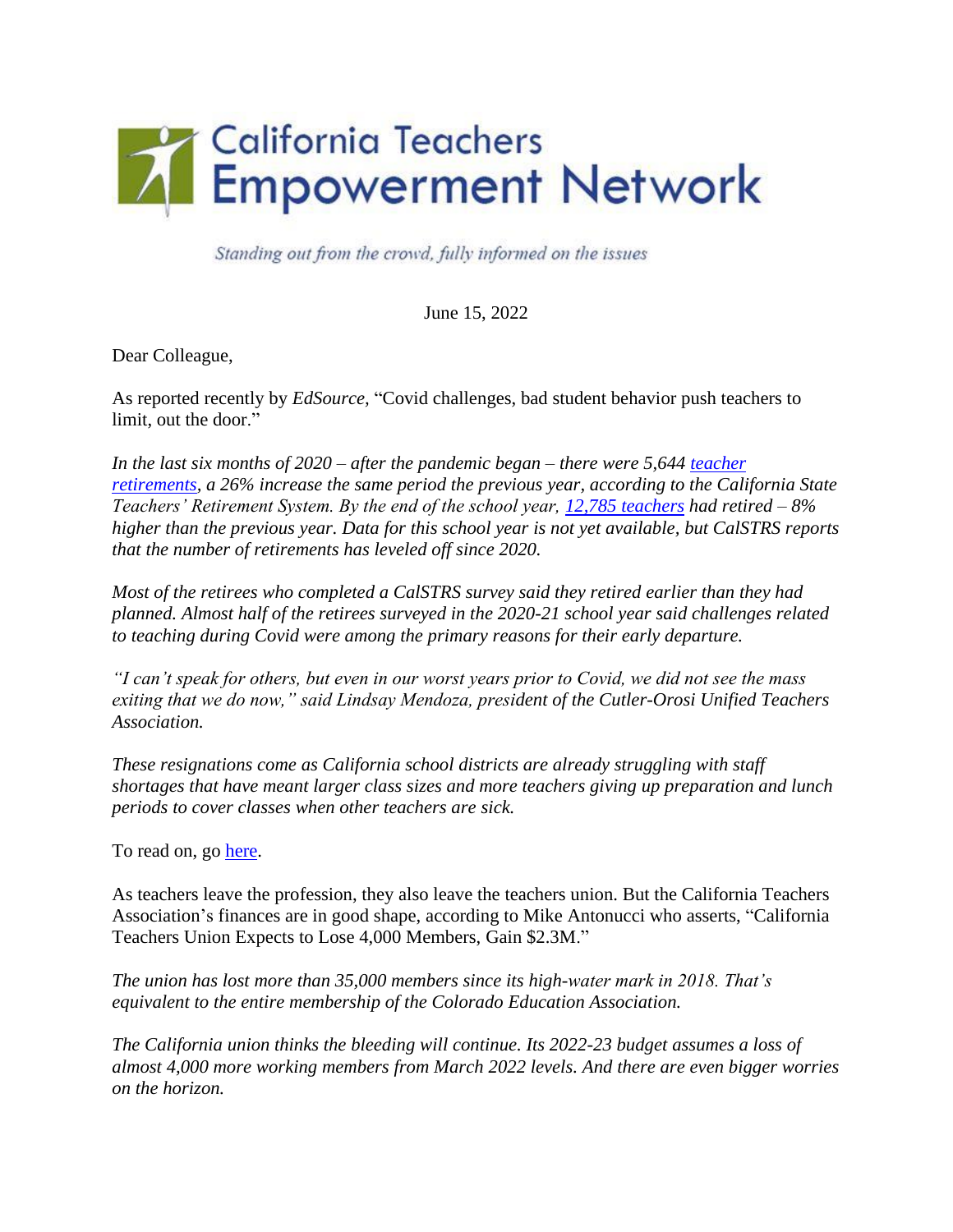*In her preamble to the budget, obtained exclusively by The 74, Secretary-Treasurer Leslie Littman singles one out.*

*"Another growing concern is enrollment in California public schools," she wrote. "The number of students has been steadily declining for years, which studies attributed to excessive cost of living in the state, declining birth rates and migration patterns. But the pandemic exacerbated the decline as parents' frustration over distance learning intensified. Certain studies project a 9 percent decline in public school enrollment in California within the next 10 years."*

*…But membership losses won't translate into financial pain for the union's three executive officers and its 415 employees. State dues are indexed to increases in the state's average teacher salary. Each member will pay the state union \$768 in 2022-23, an increase of \$15. Despite the projected membership losses, the union will actually rake in \$2.3 million more next year, for a total of \$214 million, tax-exempt.*

To continue reading, go [here.](https://www.the74million.org/article/exclusive-california-teachers-union-expects-to-lose-4000-members-gain-2-3m/)

In the meantime, California is "set to launch hundreds of community schools with \$635 million in grants."

*Approved a year ago by the Legislature, the \$3 billion California Community Schools Partnership Program will be the nation's most ambitious effort to create schools serving multiple health and learning needs of children. Community schools have come to be known as schools with "wraparound services." The underlying assumption is that a holistic approach to education, particularly in low-income areas with unmet basic needs, creates the best conditions for children to thrive emotionally and academically. Gov. Gavin Newsom is proposing to increase the community schools program by \$1.5 billion – 50% – in his revised 2022-23 state budget, which he released on May 13.*

*On the recommendation of the California Department of Education, [192 districts, county offices](https://edsource.org/wp-content/uploads/2022/05/communityschools-planninggrants-rev-051222.pdf)  [of education and charter schools will receive](https://edsource.org/wp-content/uploads/2022/05/communityschools-planninggrants-rev-051222.pdf) \$200,000 two-year planning grants in the first round.*

*The other 73 districts, with at least some existing community schools, will receiv[e](https://edsource.org/wp-content/uploads/2022/05/communityschools-implement-grants-rev-051222.pdf) [implementation grants covering 444 schools;](https://edsource.org/wp-content/uploads/2022/05/communityschools-implement-grants-rev-051222.pdf) each school will receive over five years between \$712,500 for schools with fewer than 150 students to \$2.375 million for schools with more than 2,000 students. Schools serving at least 80% low-income children will receive priority funding.*

To learn more, go [here.](https://edsource.org/2022/california-set-to-launch-hundreds-of-community-schools-with-635-million-in-grants/672246)

Also concerning education finances, "Legislature disagrees with Newsom on how to spend additional billions for education."

*School districts and charter schools would get \$4.5 billion more than Gov. Gavin Newsom is proposing for the Local Control Funding Formula, under a draft 2022-23 state budget that the Legislature released this week.*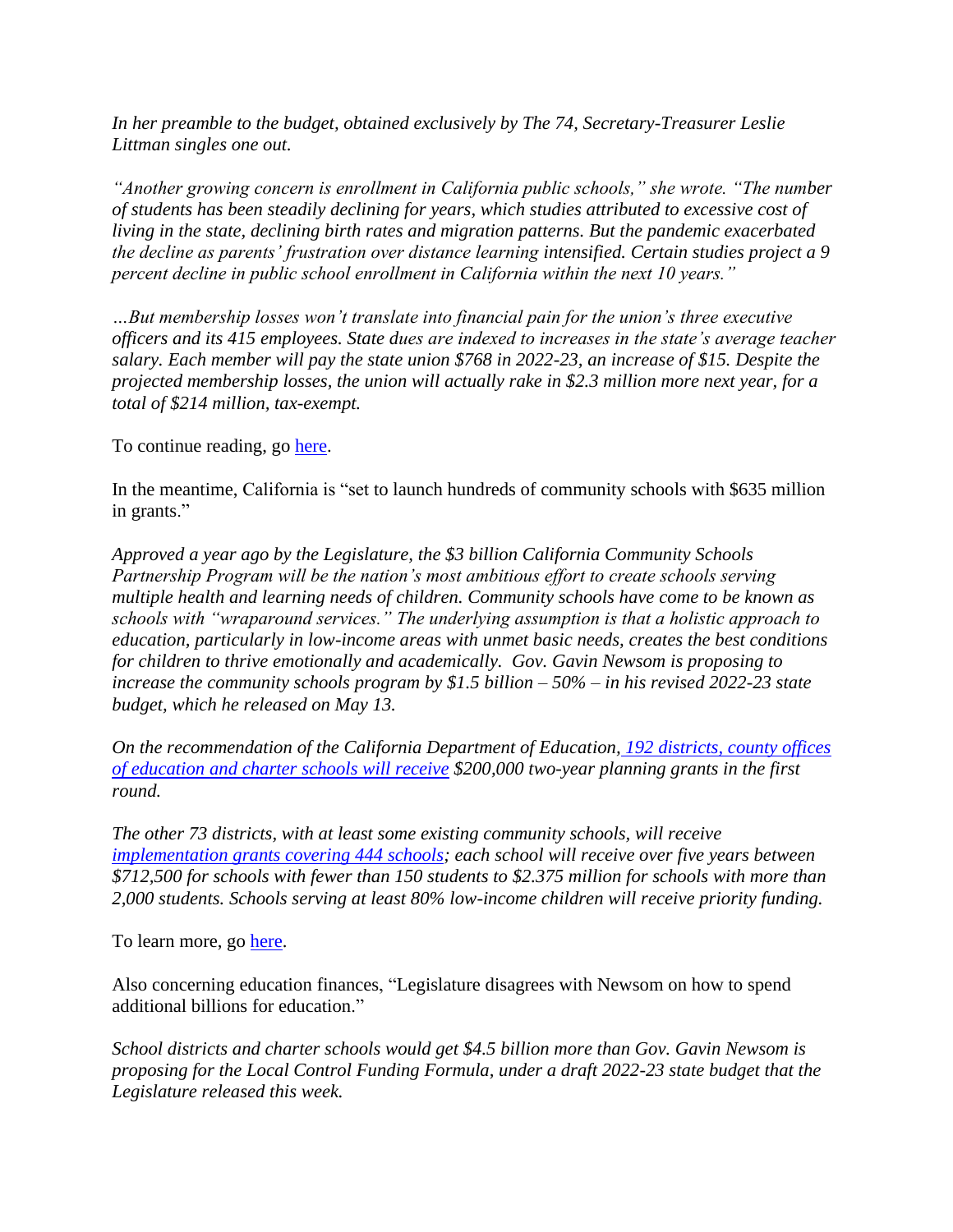*But to do it, lawmakers would cut into some of Newsom's favored proposals like his early literacy proposal for \$500 million over five years to train and hire literacy coaches and reading specialists in elementary schools and \$200 million to create or expand multilingual school or classroom libraries with "culturally relevant texts" to support reading. The Legislature also wants to cut an additional \$1.5 billion to establish community schools in schools with concentrations of low-income families; the 2021-22 budget included \$3 billion to launch the program.* 

*The literacy proposals are backed by State Superintendent of Public Instruction Tony Thurmond's task force on early literacy.*

*Since legislative leaders are basing their alternative budget on the same revenue projections for 2022-23 that Newsom used, they would eliminate or reduce some of Newsom's top priorities to make room for the \$4.5 billion.*

*The Legislature would further slice Newsom's pot of one-time funding by dropping \$1.8 billion for deferred maintenance of K-12 facilities and reducing increased funding for dual enrollment and career pathways.*

To read on, go [here.](https://edsource.org/2022/legislature-disagrees-with-newsom-on-how-to-spend-additional-billions-for-education/673447)

In a very questionable move, "The California State Senate has passed a bill that would allow schools not to report threats or attacks against employees or officials to law enforcement, despite the ongoing national shock and outrage over the Uvalde, Texas, mass school shooting."

*The bill, [SB 1273,](https://leginfo.legislature.ca.gov/faces/billTextClient.xhtml?bill_id=202120220SB1273) introduced by State Sen. Steven Bradford (D-Los Angeles), passed easily last Thursday — just two days after the Uvalde shooting, in which an 18-year-old gunman murdered 19 children and two teachers in an elementary school.*

*The bill repeals a provision of existing law that requires that "whenever any employee of a school district or county superintendent of schools is attacked, assaulted, or physically threatened by any pupil, the employee and any person under whose direction or supervision the employee is employed who has knowledge of the incident are required to promptly report the incident to specified law enforcement authorities." SB 1273 would make such reports to law enforcement voluntary.*

To learn more, go [here.](https://www.breitbart.com/education/2022/06/01/california-state-senate-passes-bill-to-allow-schools-not-to-report-threats/)

Additionally, the ethnic studies battle rages on here in California. As John Fensterwald reports, "Debate turns hot over UC proposal to set criteria for high school ethnic studies."

*An influential University of California faculty committee has shelved a draft policy to require criteria for high school ethnic studies courses that critics characterized as narrow, ideological and activist.*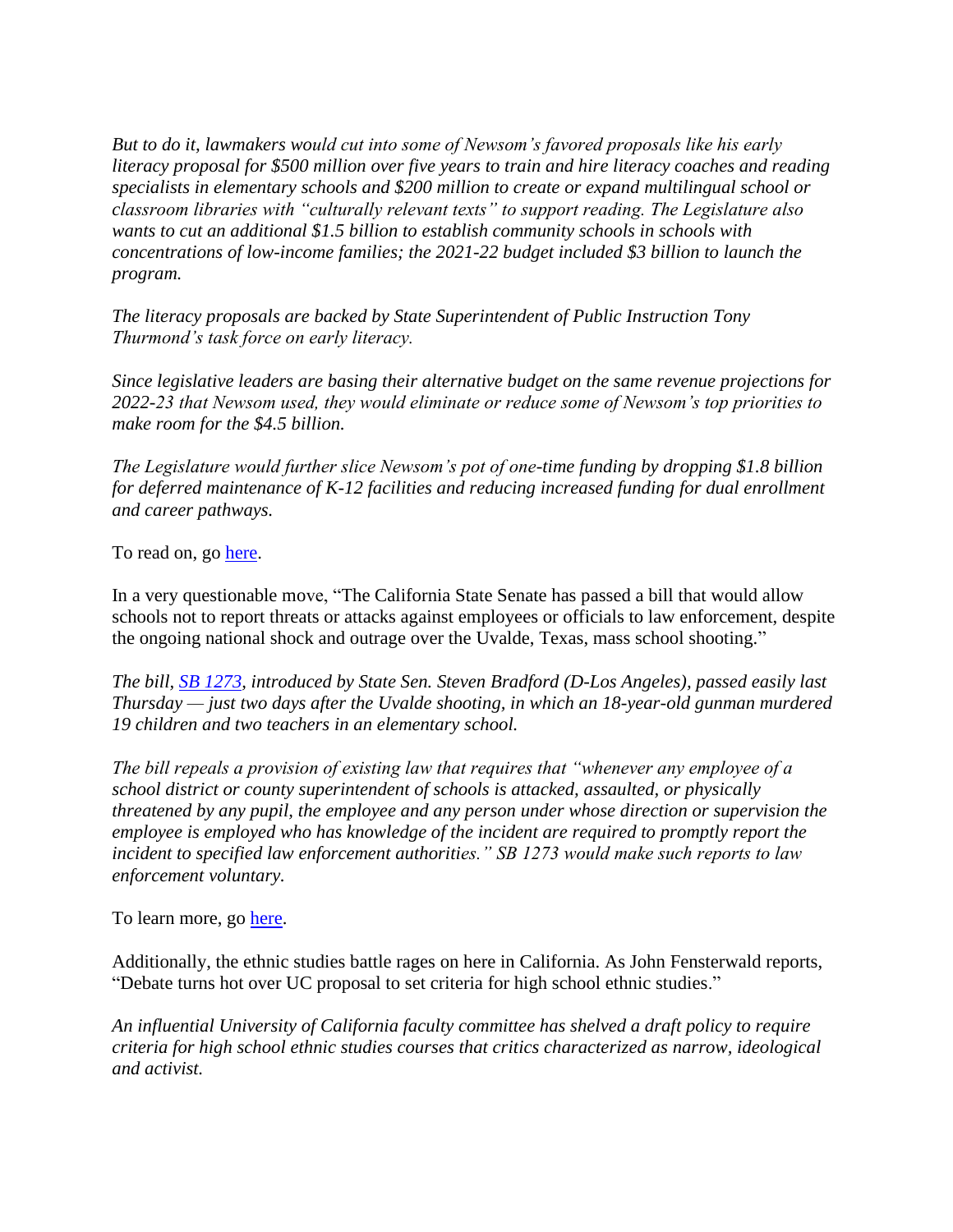*The professors who wrote the draft are vowing to fight for it, in what could become a combative and very public battle over who gets to decide what California high school students will learn about the heritage, history, culture and struggles of the state's historically underrepresented groups.*

*The proposal had gone through several iterations and had appeared to be on track to go before the UC Board of Regents for approval. Instead, the Board of Admissions and Relations with Schools or BOARS, which initiated the effort, has backpedaled amid continued questions and debate within and outside of UC.*

To read more, go [here.](https://edsource.org/2022/debate-turns-hot-over-uc-proposal-to-set-criteria-for-high-school-ethnic-studies/673084)

Also in the political realm, Pacific Research Institute scholar Lance Izumi writes, "Woke Math Returns to California."

*Last year, the California Department of Education released the first draft of a new curriculum framework for K-12 mathematics, which would guide teaching in the classroom.*

*The first draft was widely criticized for politicizing math instruction by inserting "environmental and social justice" into the math curriculum, having students solve "problems that result in social inequalities," and rejecting the notion that math is a "neutral discipline."*

*Because of intense backlash, including an open letter signed by more than 1,200 mathematicians, scientists, and education leaders, the first draft was pulled back. But now, a second draft has been released and it is still filled with woke concepts and prescriptions.*

*The second draft says that the goal of teaching math will be to "promote racial justice." Indeed, five of the 14 chapters of the framework are focused on equity, with the CDE saying that "equity influences all aspects of this document."*

To continue reading, go [here.](https://townhall.com/columnists/lanceizumi/2022/05/07/woke-math-returns-to-california-n2606895)

Most recently, the results of a **Harvard University study**, which investigated the role of remote and hybrid instruction in widening gaps in achievement by race and school poverty, have been released.

*Using testing data from 2.1 million students in 10,000 schools in 49 states and D.C., the researchers found that "shifts to remote or hybrid instruction during 2020-21 had [profound](https://cepr.harvard.edu/files/cepr/files/5-4.pdf?m=1651690491)  [consequences for student achievement.](https://cepr.harvard.edu/files/cepr/files/5-4.pdf?m=1651690491) In districts that went remote, achievement growth was lower for all subgroups, but especially for students attending high-poverty schools. In areas that remained in-person, "there were still modest losses in achievement, but there was no widening of gaps between high and low-poverty schools in math (and less widening in reading)."*

*Another study, by curriculum and assessment provider Amplify, examined test data for some 400,000 elementary school students across 37 states and found a spike in students not reading at grade level, with literacy losses "disproportionately concentrated in the early elementary grades*